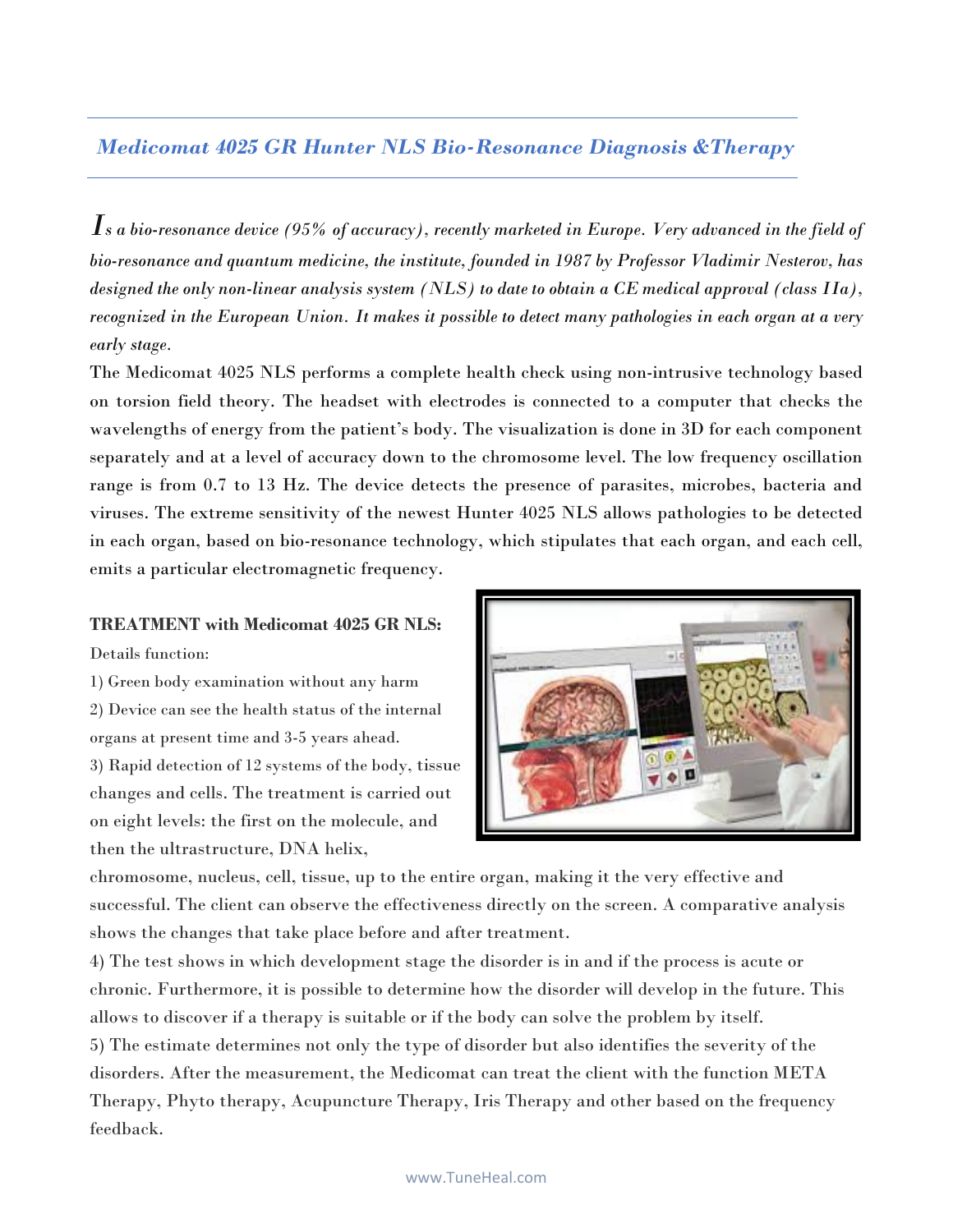

### **Medicomat 4025 Hunter 3D NLS application areas:**

-Chronic-degenerative illnesses of all kinds, autoimmune diseases, adjunct therapy to tumors.

-Weak immune system, chronic infections.

-Acute and chronic pain and inflammations.

-Fatigue, exhaustion, sleep disorders, depressions, migraine, psychosomatic illnesses, allergies, eczema, neurodermatitis.

-Hormonal disturbances, menopausal difficulties, PMS

-Old age illnesses.

-Pediatrics: growth problems, behavioral difficulties.

-Spinal symptoms: back pains, pains in joints, tensions, arthritis.

-Injuries, bone fractures

-Sports medicine, preparation for competition.

#### **NLS 3D 4025 Hunter Recognizes and Can help with:**

-Osteo-skeletal system(bones, joints, muscles, etc.)

-Lymphatic system, lymph nodes individual

-Vascular system(coronary vessels, arteries, veins, capillaries).

-Nervous system,(brain, spinal cord, hypothalamus, pituitary)

-Urogenital system(kidney, bladder, ovaries, uterus, prostate)

-Respiratory system(lungs, trachea, bronchi, etc.)

-Digestive system (stomach, intestines, esophagus, liver, etc.)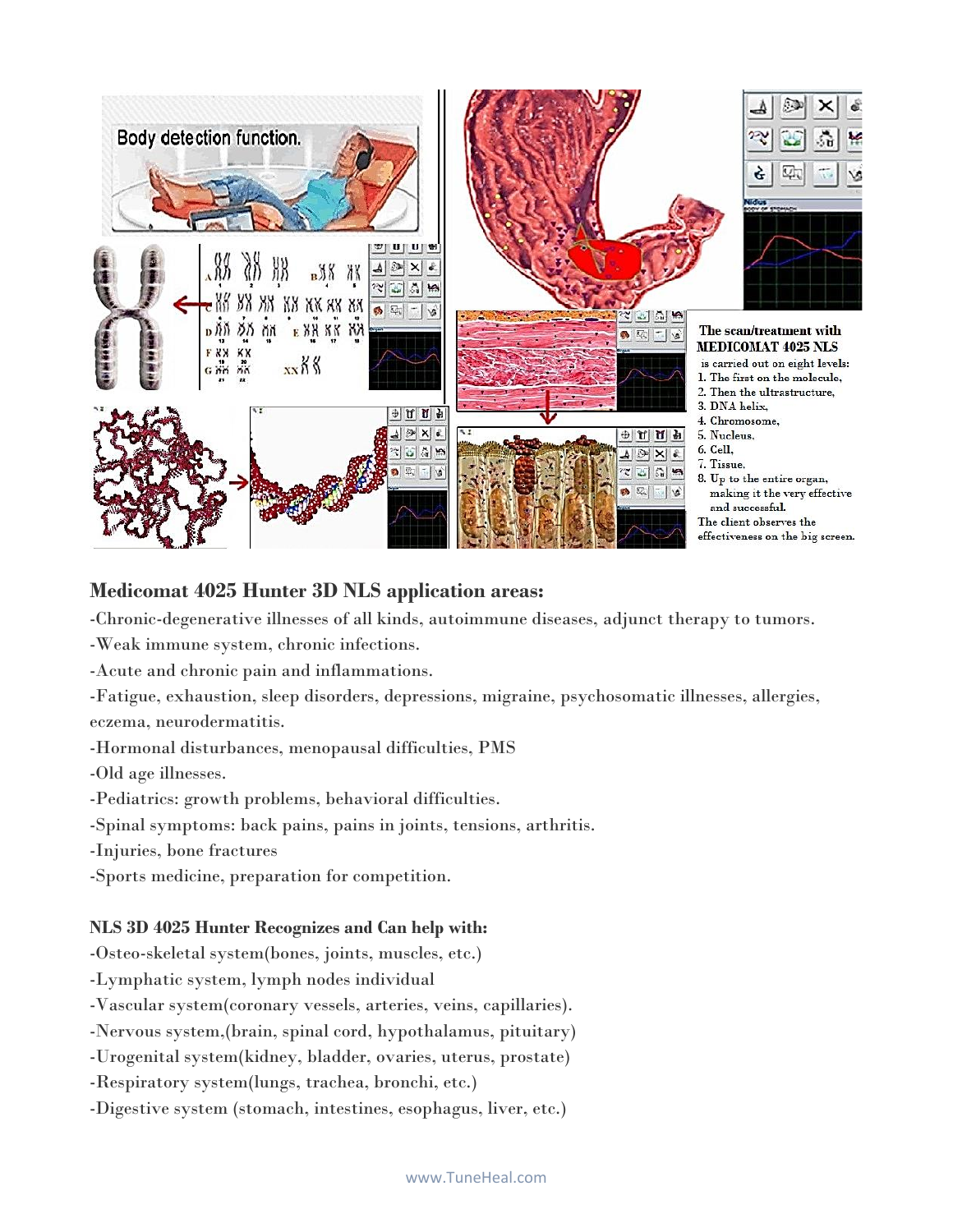-Endocrine system(thyroid, adrenal glands, etc.) -Bacteria, fungi, candida, viruses and parasites. -Blood components, hormones and enzymes. -Allergens and environmental toxins. -Food, herbs, homeopathic, pharmaceuticals etc.

# **Detecting Pathologies at a Benign Stage**

Electromagnetic waves are transcribed by sensors located in the 4025 Hunter's headset. The data is recorded in the form of 3D diagrams and compared to a database, containing the frequencies of all common pathologies at their different evolutionary stages. The deviations identified from the standard are measured, analyzed and recorded in a report prepared by the Medicomat 4025 system. The discrepancies, even the smallest ones, make it possible to detect many pathologies at a still benign stage, making it possible to quickly set up preventive therapies. In short, the device in principle saves a lot of time compared to a traditional scheme where the patient first consults a general practitioner, undergoes tests, then is referred to a specialist, etc.

Since bio-resonance and quantum medicine are classified as non-conventional medicines, the Hunter 4025 NLS targets a clientele of naturopathic doctors and alternative medicine therapists.